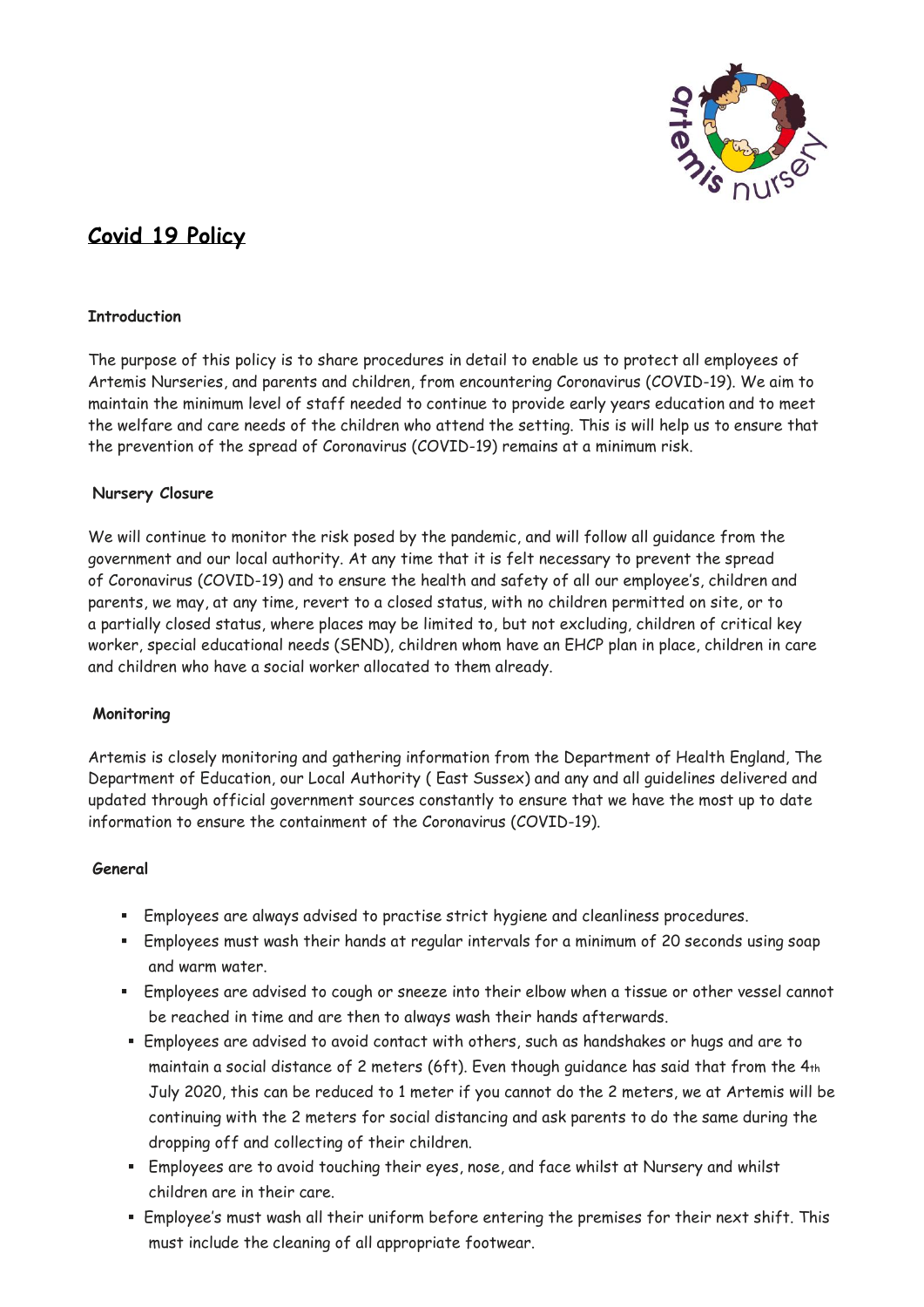- Throughout the day, practitioners must clean and sanitise all surfaces, toys, toileting areas, outdoor areas and equipment, ready for the next 'bubble' of children to use, this includes all outside toys. All outside toys are to be brought in from the garden, at the end of every working day and before weekend/holiday period closures or closures for health and safety measures.
- Only disposable paper towels, provided by Artemis, will be permitted for use whilst cleaning during this time.
- No prams, scooters, bikes, or any other items are to be left inside the setting at any time.
- Please be aware that your children will meet both staff members and other children attending the setting during the session times. Although every measure will be taken to ensure that your child has minimal contact with others, children of the early years age group will inevitably want to hug and touch others through play or when needing comfort. Therefore it is vital that not only we adhere to best practise hygiene policies throughout the day, but that parents can also support this by changing their children into different clothing when they return home and placing that days clothing in the wash and by following the government's guidelines at all times. If your child needs comfort, our staff will comfort them and will do their absolute best to make sure that all their social, emotional and wellbeing is met whilst in attendance at Artemis.

## **Hygiene on Arrival**

- All parents and children must adhere to the social distancing floor markings when waiting at our sites and must not cross over these markings until the parent in front of them has left.
- Only the parent(s) of the child may collect the child and from the 6th July, one other at a time, from one other household, in case of work commitments/emergencies, may collect. For example a Grandmother and Grandfather from the same household may collect individually. This will reduce the social contact to help keep the welfare and safety of our staff a top priority.
- **EXECT:** Staff will greet parent's wearing the appropriate PPE equipment, as supplied by Artemis, when accepting your child onto the premises. This will include disposable gloves and aprons. As well as face masks, if the need requires or the staff member wishes to. These will be disposed of after every use.
- **E** All parents and children must use our one-way system when entering the grounds near our building which will be clearly marked, when dropping off and collecting children.
- Parents are asked not to bring in any items from home, this also includes toys. If there is a need for a specific item which is conducive to your child attending the setting, then please discuss this with the practitioners and agree before an item comes onto the premises. All clothing that the children attend in must have been washed prior to the day of your arrival. If you are to re-use the same clothing, for example your child's uniform, then this must be washed daily before the arrival of your child on their next session.
- Spare clothes will remain at nursery, until they are needed and then we ask that they are replaced when your child is next in with clean clothes.
- No bags are to be brought from home into the setting. Your child must attend every day with the minimum requirement for the weather forecast for that day only. This could be, but not an exhaustive list of, weather sensible footwear, a coat, jumper/cardigan/t-shirt, pants, skirt, or shorts. Please assess the weather conditions before your child attends the setting each day.
- We will be continuing to provide all meals [rather than ask you to bring in a packed lunch for your child] as we believe that we can ensure all items of cutlery, plates etc can be hygienically washed after each use. Children will be given drinks and healthy snacks as normal during the day using our items which are sterilised daily.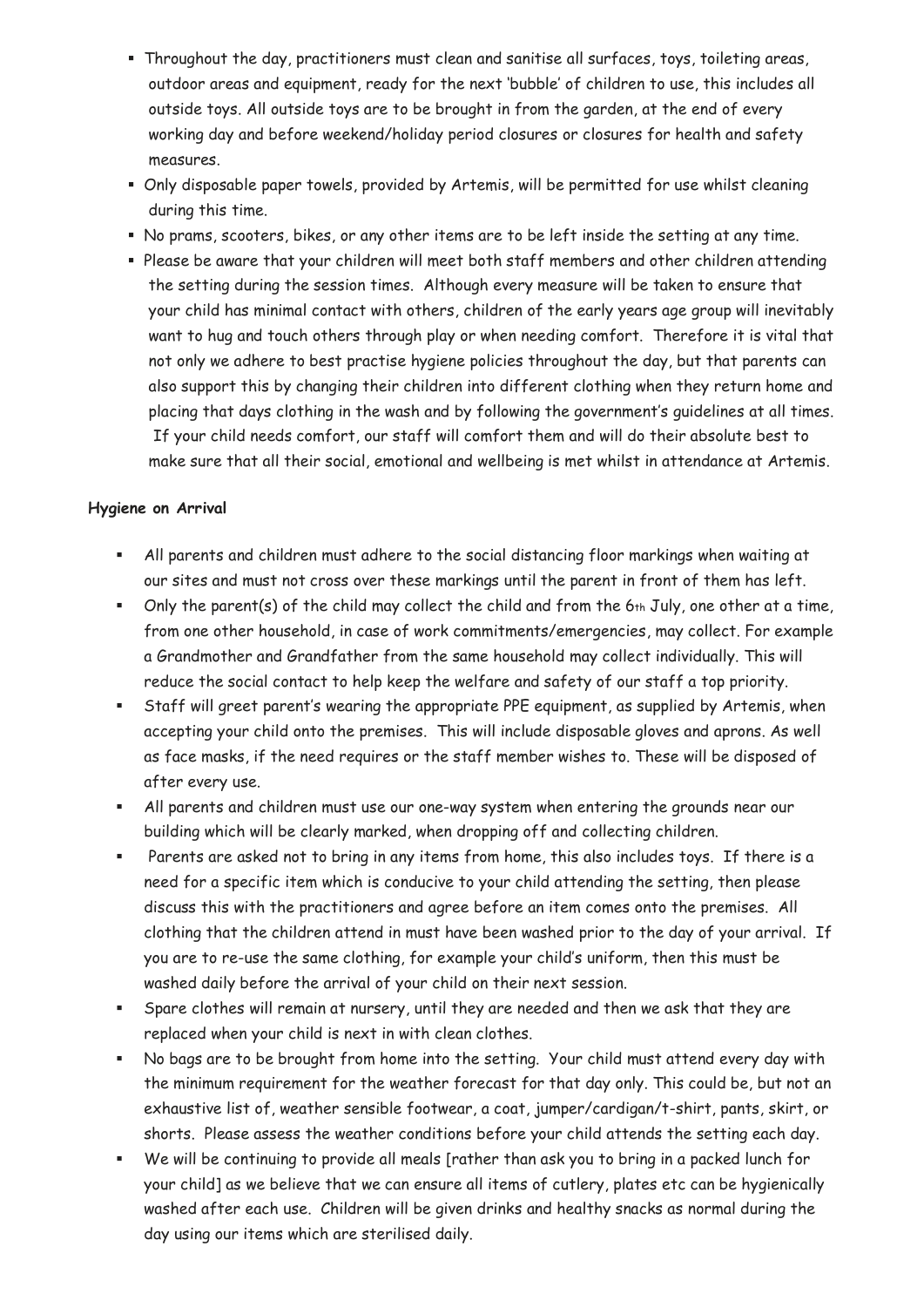## **Hygiene during the day**

- Children will be actively encouraged to wash their hands after every activity or after playing in a specific area. We will use water and hand soap for this with a minimum wash time of 20 seconds per child, demonstrating good modelling behaviours for the children to see best practise when doing this. After an activity/toy playing session has ended, all equipment/toys shall be cleaned after every use.
- Children's temperatures will be taken upon arrival to the setting and throughout the day, if the need arises. If upon arrival, your child is displaying a temperature of 37.8 degrees, has a new cough, looks generally unwell or is displaying any other signs associated with coronavirus (CORVID-19) then your child will be have to be taken home and you will need to follow the Department of Health's guidelines at present. You will be given a date of when your child can attend again. Your child must not attend the setting before this date has expired. This will then help to control the spread of the virus within our setting. Should your child get tested during this time period, and a negative test comes back before the expiration of the allotted time, then providing you consent to give a copy of this for insurance purposes, your child may then attend sooner.
- **E** Should you or an adult present with symptoms within your household, then you have a duty of care to inform the setting at your first available opportunity and without unreasonable delay.
- Children will still be allowed to collect their own snack on their plates using the tongs and utensils provided which will then be cleaned before each new child uses the equipment. The same process will be followed when the children access milk and water during meal time. This will help to promote confidence and motor skills whilst maintaining best practice with hygiene procedures.
- Not more than two employees at any one time, will be permitted into the staff office. The office will be cleaned during and at the end of every day.
- During snack, nappy changes/toileting help and any other close contact with the children, staff will be required to wear the appropriate PPE equipment as supplied by Artemis.
- Staff are only permitted to bring one small bag, if necessary and a coat. No other items from home shall be permitted in the setting during this time.
- Both the kitchen and toileting/nappy changing areas will be regularly cleaned and sanitised during the day by all employees.

## **Hygiene upon leaving**

- All parents must remain on the social distancing stickers until called forward by a member of staff to collect their child.
- All staff members will be wearing PPE protective equipment when handing over your child at the end of the day.
- If your child comes home in spare clothing from the setting. Please can you ensure that this is washed and returned to the setting upon your child's next attend session.
- Once your child has been collected, please leave the premises by following the route laid out in our arrivals and departures procedures. Please do not remain outside of the building for any other reason.
- If you require to talk to the staff regarding your child, a telephone consultation will be arranged for you.
- If you are required to sign an accident/incident form from an occurrence that may have happened that day, then these will now be found on the portal.